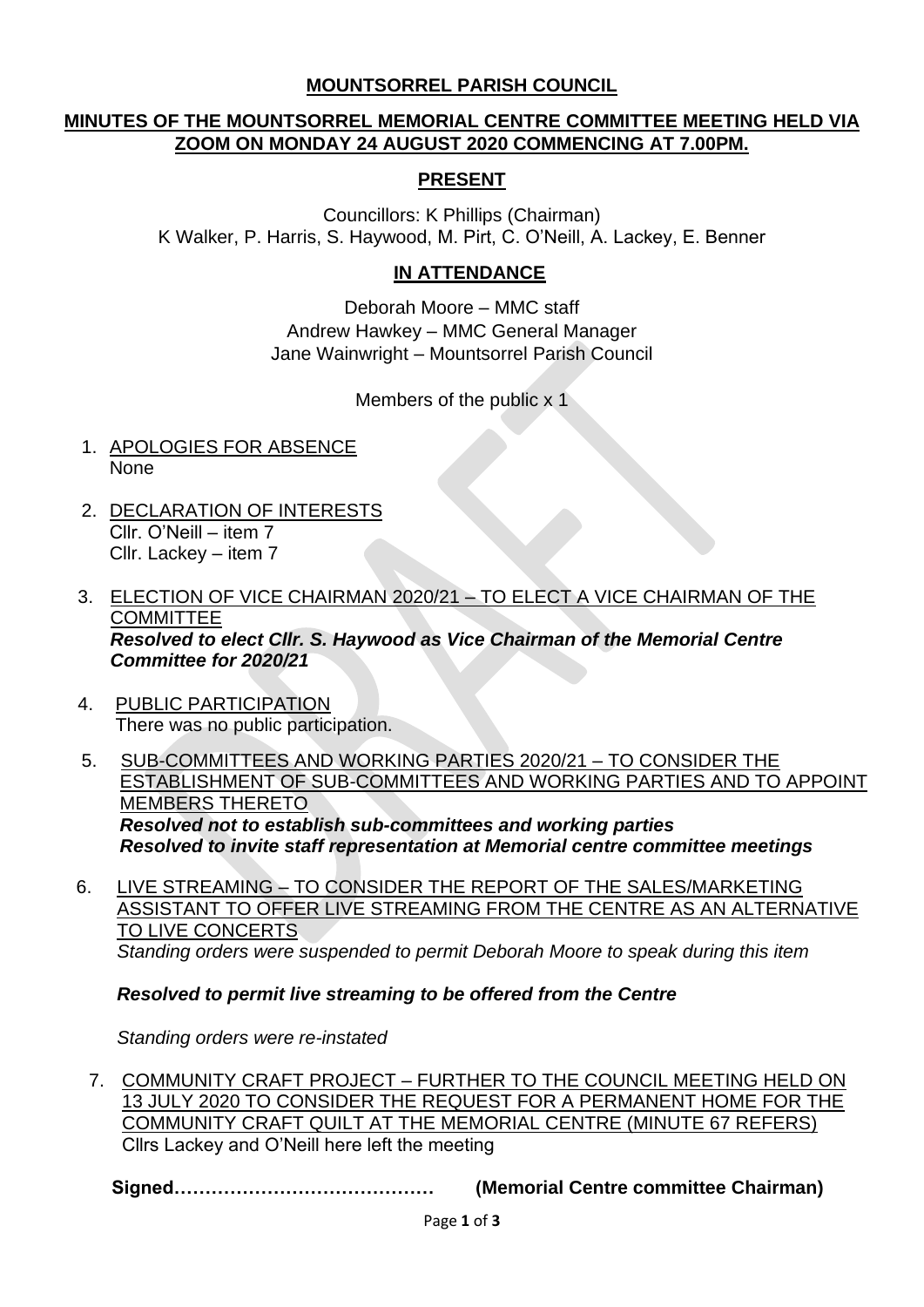*Resolved by a majority to allow a permanent home for the community craft quilt at the Memorial Centre – agreed in principle to attach to a wall (permission will need to be sought from the War Memorial Trust if the quilt is required to be attached to a wall at the Centre).*

Cllr.Lackey rejoined the meeting. Cllr. O'Neill rejoined the meeting at 7.29pm

**RESOLVED that the members of the public be excluded from the meeting during the consideration of the following items of business on the grounds that it involves the likely disclosure of exempt information as defined in Section 1 and Section 2 of the Public Bodies (Admission to Meetings) Act 1960.**

*Resolved to permit Deborah Moore and Andrew Hawkey to remain in the meeting to participate in items 8 and 9.*

*Standing orders were suspended*

- 8. TO CONSIDER THE REPORT OF THE MEMORIAL CENTRE MANAGER ON THE PROPOSED RE-OPENING OF THE CENTRE *Resolved:*
	- *1) The Clerk to supply up-to-date budget information regarding the Memorial Centre to committee members and to the General Manager*
	- *2) The General Manager to supply additional information to committee members in support of his report on the proposed re-opening of the Centre in advance of the next meeting of this committee*
	- *3) Consideration of this item be deferred to the next Memorial Centre committee meeting on Thursday 3rd September 2020*

### 9. TO CONSIDER THE MEMORIAL CENTRE MANAGER'S FINANCIAL RISK ASSESSMENT 2020-21

*Resolved:*

- *1) The Clerk to supply up-to-date budget information regarding the Memorial Centre to committee members and to the General Manager*
- *2) The General Manager to supply additional information to committee members in support of his report on the Financial Risk Assessment 2020 - 21 in advance of the next meeting of this committee*
- *3) Consideration of this item be deferred to the next Memorial Centre committee meeting on Thursday 3rd September 2020*

*Standing orders were re-instated*

Deborah Moore and Andrew Hawkey here left the meeting

### *Resolved to add to the agenda of the meeting on 3rd September 'Review staffing structure'*

N.B. IT WAS NOTED THAT THE MEMORIAL CENTRE, AS PART OF THE REQUIREMENTS OF THE LEASE WITH THE WAR MEMORIAL TRUST, MUST BE OPEN ON NOVEMBER 8TH AND 11TH 2020